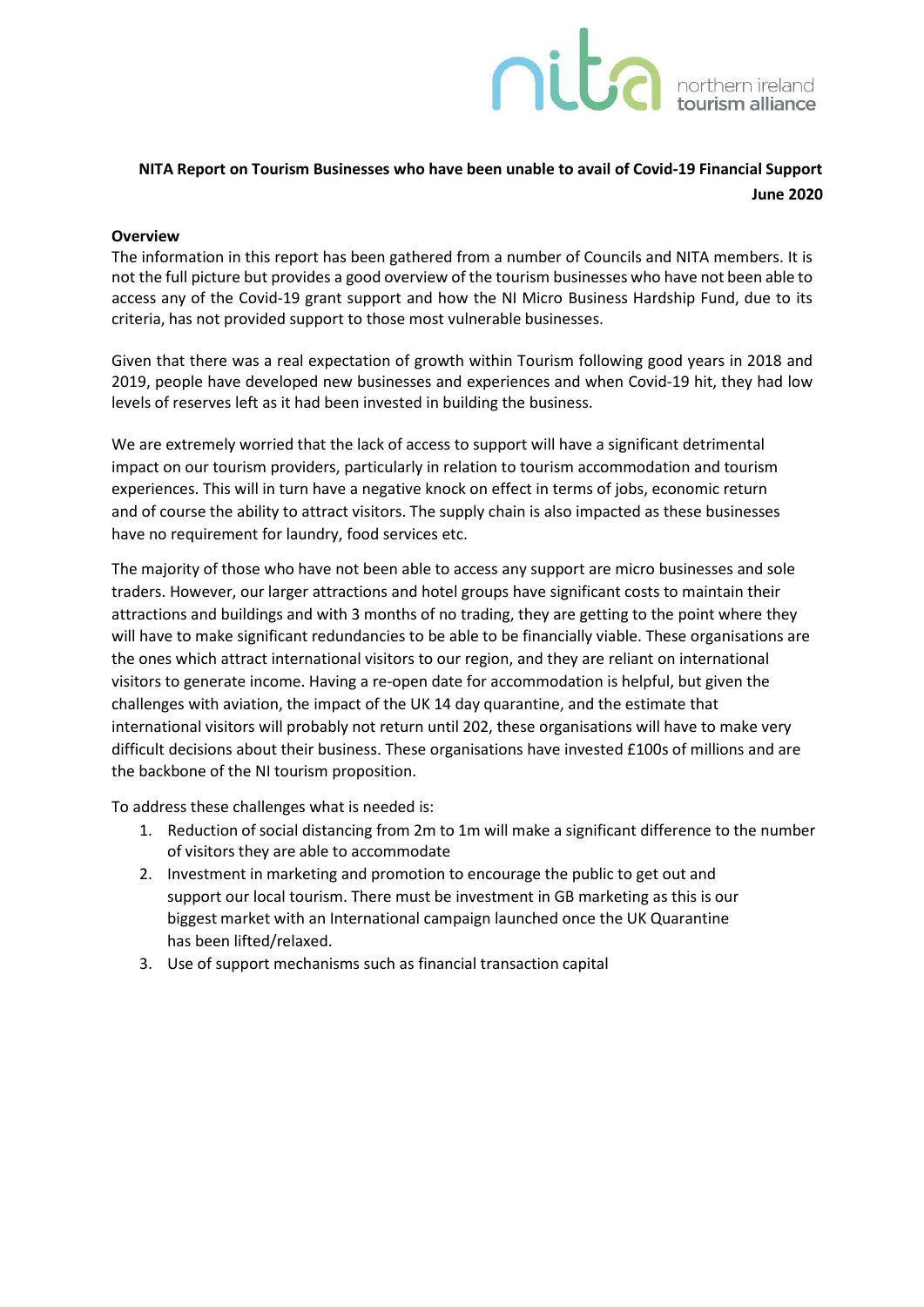### **Tourism NI Analysis**

At the Tourism Recovery Steering Group meeting of 14th May, Tourism NI presented the results of work they carried out to assess the ability of the current grant schemes to reach businesses within the tourism sector by comparing its database of tourism businesses with the LPS database.

Of the 7018 listings that make up the Tourism NI database, 74% were matched to LPS records. The remaining 26% of businesses were not matched due to the businesses addresses or UPRN's not corresponding with NAV data in the LPS database.

Of the 5,200 business matched, only 21% of business had a non-domestic NAV between £1-£51k. 73% of businesses (3799) are categorized as domestic rate payers and 6% (319) have an NAV above £51k.

The analysis concludes that 79% of tourism and hospitality businesses are not eligible for the current Covid-19 business grants. The applications so far to the £25k to the tourism, retail and hospitality sector so far would suggest that these estimates may be optimistic. NITA have requested a copy of the full report, but as yet the report has not been shared.

### **Department for the Economy**

The Department have provided the following information on the £25K grant scheme. (Figures for £10K not available).

| <b>CATEGORY</b> | <b>NUMBER OF APPLICATIONS</b> | <b>AMOUNT</b> | % of Total |
|-----------------|-------------------------------|---------------|------------|
| Leisure         | 513                           | £12.8 million | 1.6%       |
| Retail          | 1828                          | £45.7 million | 54.4%      |
| Hospitality     | 969                           | £24.2 million | 28.7%      |
| Tourism         | 53                            | £1.3 million  | 1.6%       |
| Total           | 3,363                         | £84 million   |            |

### **Accommodation Provision**

Below is the accommodation stock in NI as at end of December 2019. This shows the mix of accommodation type and the percentage increase on December 2018. This gives an indication of the scale of businesses providing tourism accommodation and have been impacted by Covid-19.

Within the accommodation provision, support available has been minimal, accessible by a couple of small hotels and guesthouses in the main, but excluded the majority of self-catering and B&B's as well as the majority of hotels with NAV greater than £51K. Speaking to those businesses that were able to avail have estimated that support provided less than half of the value of cancelled bookings during this period.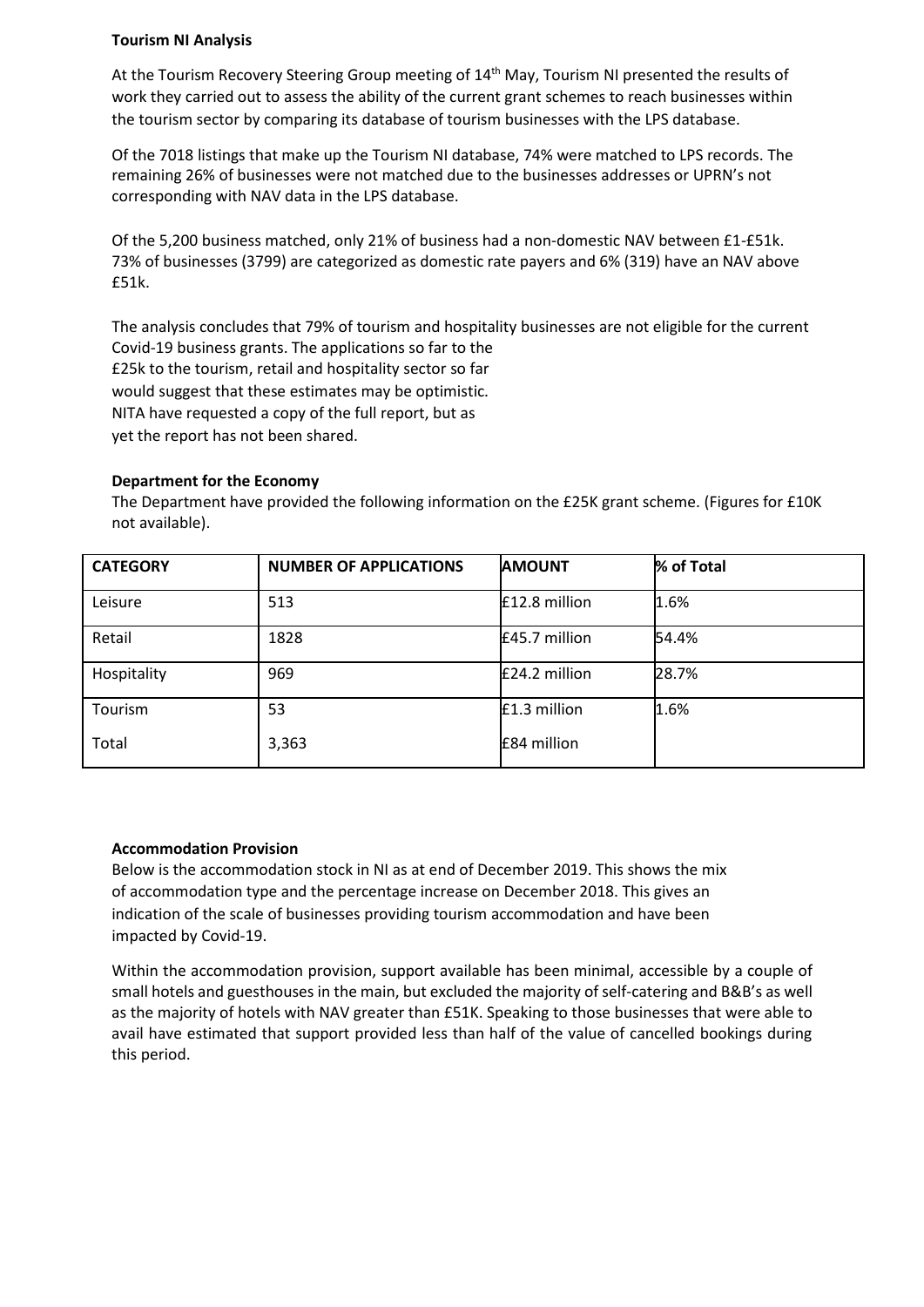The impact for a few of the businesses is negligible and they will survive, however, for those in the accommodation sector some are considering selling or moving to long term lets and leaving the tourism business. It may not be clear until winter if they can survive 2020/21. With grants amounting to less than half of cancelled bookings for some of those eligible, they will have to look to private finance/loans to survive. Within the experience sector impacts include providers

| <b>Accommodation Type</b> | <b>Nr Premises</b><br>% change from Dec18 |          |
|---------------------------|-------------------------------------------|----------|
| <b>Hotels</b>             | 145                                       | $+3\%$   |
| <b>GuestHouses</b>        | 78                                        | $-2%$    |
| <b>Bed&amp;Breakfasts</b> | 653                                       | $+8%$    |
| GuestAccommodation        | 231                                       | +56%     |
| Self-Catering             | 3,538                                     | $+32%$   |
| <b>Bunkhouse</b>          | 10                                        | +43%     |
| <b>Hostels</b>            | 48                                        | nochange |
| TotalAccommodation        | 4,703                                     | $+27%$   |

providers resorting to halting extension work to the business as no funds, the business being mothballed, staff being made redundant, an inability to take on new employees or having to take on other jobs to make ends meet.

All businesses have been closed from the beginning of March but are still paying out fixed costs.

Many indicated the expense involved with reopening safely especially with need for social distancing, 2 m rule, plus need to refurb, add in partitions, sanitisation etc will be very difficult without additional financial support.

In summary, the barriers to eligibility:

- o Overwhelmingly the payment of domestic rates excluded businesses, particularly B&Bs, to access any grants
- $\circ$  Self-employment Income Scheme main excluding factor was age of business; this either excluded businesses outright, or because returns in the first couple of years building the business meant revenue did not reach the eligibility threshold or offer a significantreturn
- o Most B&Bs, Self-Catering and Guesthouses are sole traders and therefore excluded from the hardship fund as they are "employee number one"
- o NAV plus 51k has excluded most hotels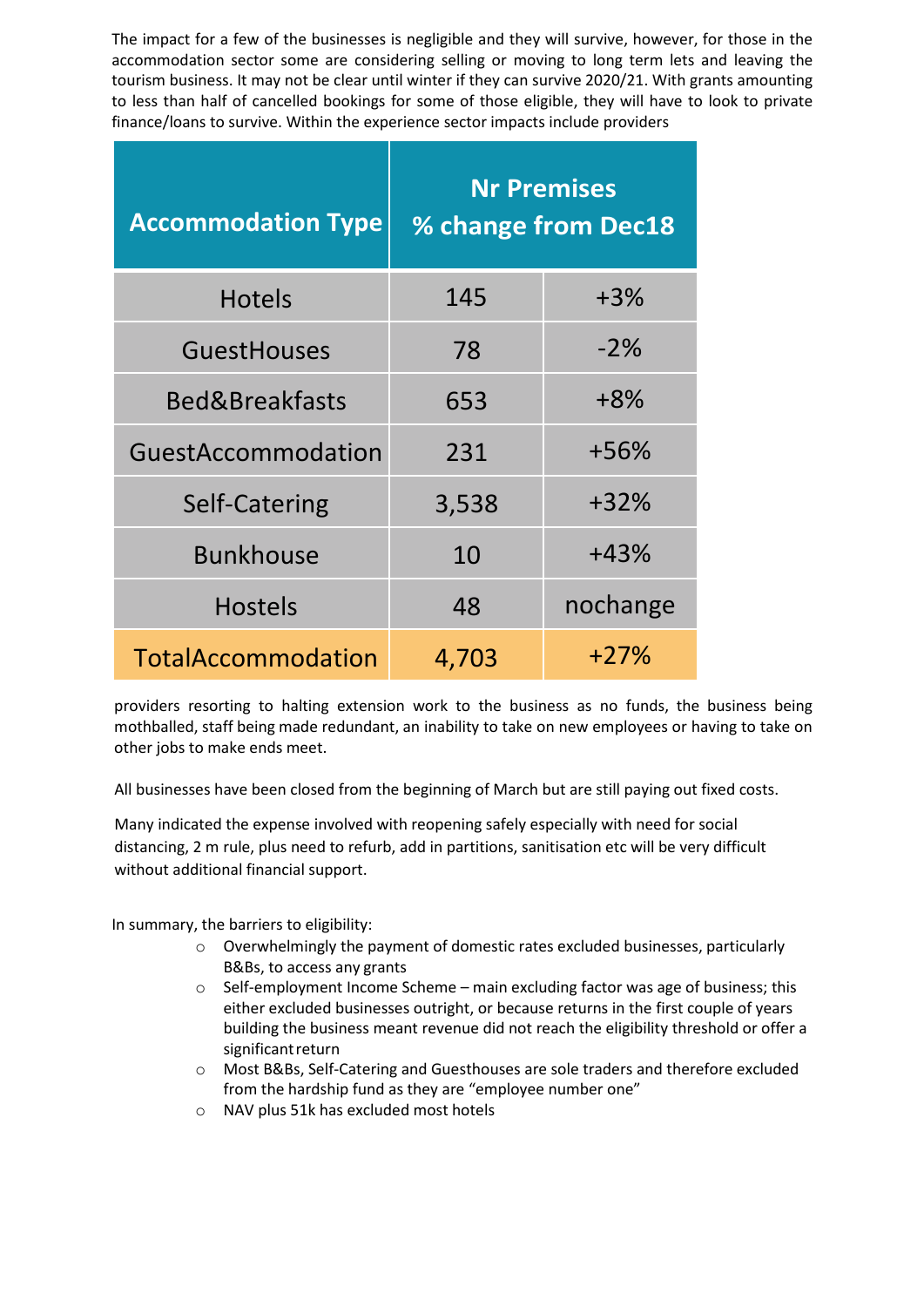- o Definition of Tourism has caused issues with Transport providers, Suppliers exclusively to tourism providers and language schools excluded
- o Businesses did not want to access loans as fear of more debt and whilst the government covered the interest in the  $1<sup>st</sup>$  year, repayments kick in after 3 months so if businesses take a loan out now the repayments start when most Tourism operations in Northern Ireland are operating at their lowest levels.
- $\circ$  Paying Farm rates on a tourism activity including some EAGS experiences, has made some organisations ineligible.
- o New businesses just set up and not trading for 1 year or more have received nothing, some banks denied loans due to lack of guaranteed bookings

Accommodation providers:

- Self-catering and B&B's, unique accommodation
	- Ineligible for the main grants of £10 & £25k as they pay domestic rates.
	- Self-employed grant of little use to most as for accommodation providers most profit goes into the business and so little to get back when their returns are calculated.
	- Hardship fund of no use as the stipulation was to have at least 1 employee, excluding yourself, again this excludes the majority of the above as the accommodation providers do not employee people as they run the businesses themselves.
- Hotels NAV over £51K
	- The business rates grant excluded most hotels as their NAV was over £51K
	- The 12 month rates relief will provide much needed help to reduce ongoing costs

Experience providers - Sole traders:

- Based from home paying domestic rates nothing to apply for by way of grants.
- Self-employed fund little use as for any business under three years of trading could not apply or had profits which had not yet reached a significant amount for the purposes of any application.

Language Schools

- Language schools have been classed as 'education' and have therefore been deemed ineligible for grant support.
- There are two language schools in Northern Ireland, and they attract visitors who not only are here for language, but to experience the culture of Northern Ireland which very much is about tourism. The Foyle Language school was awarded 'Best Tourism Project' and is seen as an important part of the Derry City and Strabane District Council tourism proposition. Due to the reliance on visitors from outside UK and Ireland, the school will find it very difficult to continue running without any financial support which will result in redundancies.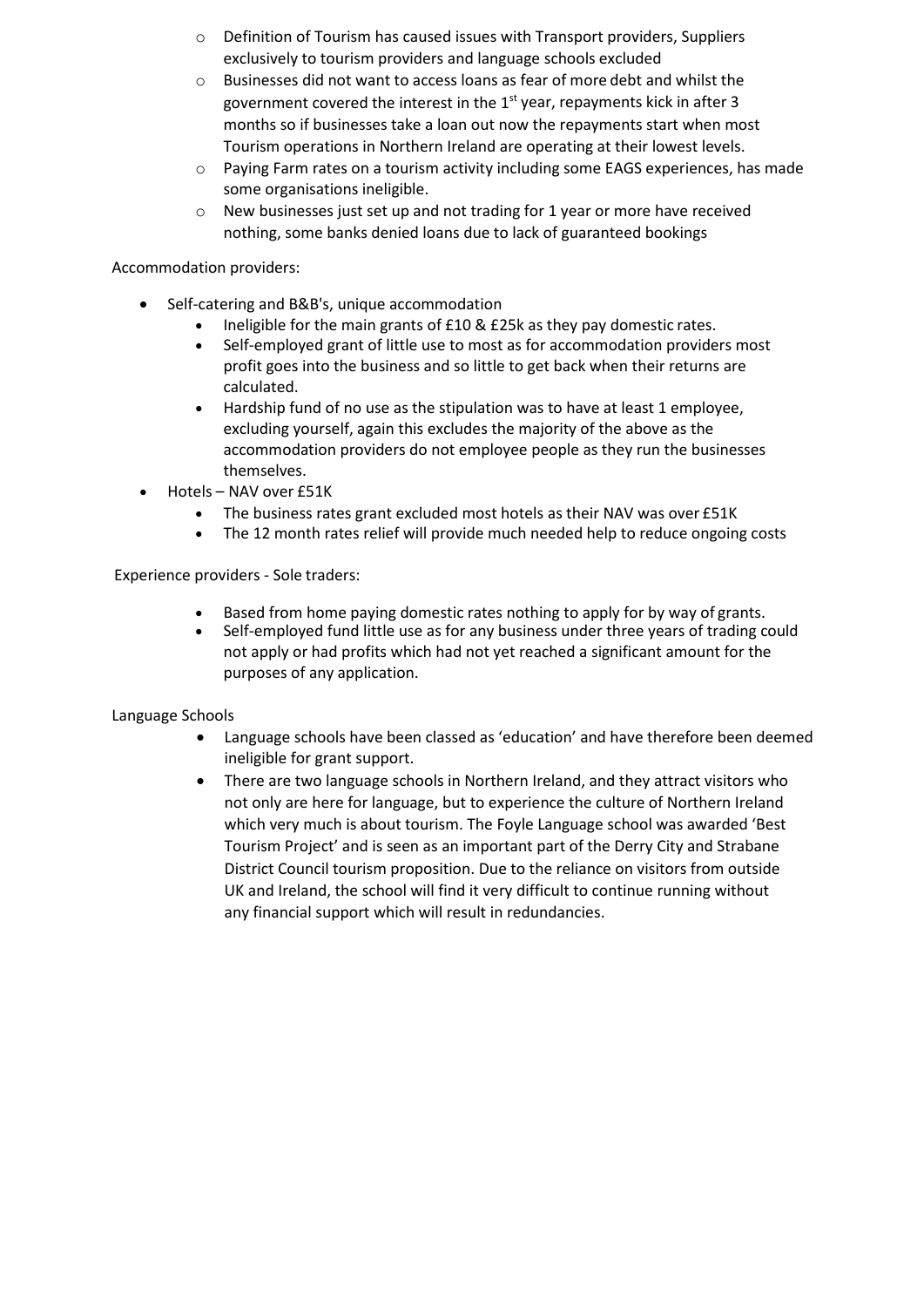# **APPENDIX 1 – Criteria for English Discretionary Fund**

The criteria for the England Discretionary Grants Fund, which is a similar scheme to the NI Micro Business Hardship Fund, changed its guidance and criteria on the 24<sup>th</sup> May as follows. Businesses who are eligible for the Self-Employed Income Support Scheme (SEISS) are now eligible to apply for the Local Authority Discretionary Fund.

In point 24 for the new guidance it sets out the type of businesses which should be prioritised as follows:

We are asking local authorities to prioritise the following types of businesses for grants from within this funding pot:

- Small businesses in shared offices or other flexible workspaces. Examples could include units in industrial parks, science parks and incubators which do not have their own business rates assessment;
- Regular market traders with fixed building costs, such as rent, who do not have their own business rates assessment;
- **Bed & Breakfasts which pay Council Tax instead of businessrates;**
- Charity properties in receipt of charitable business rates relief which would otherwise have been eligible for Small Business Rates Relief or Rural Rate Relief.

The guidance is based on the turnover of the company and for a micro business employees should be less than 10, with exclusion of businesses in which the business owner is the only member of staff.

To be a micro business, under the Companies Act 2006, a business must satisfy two or more of the following requirements

- Turnover: Not more than £632,000
- Balance sheet total: Not more than £316,000
- Number of employees: a headcount of staff of not more than 10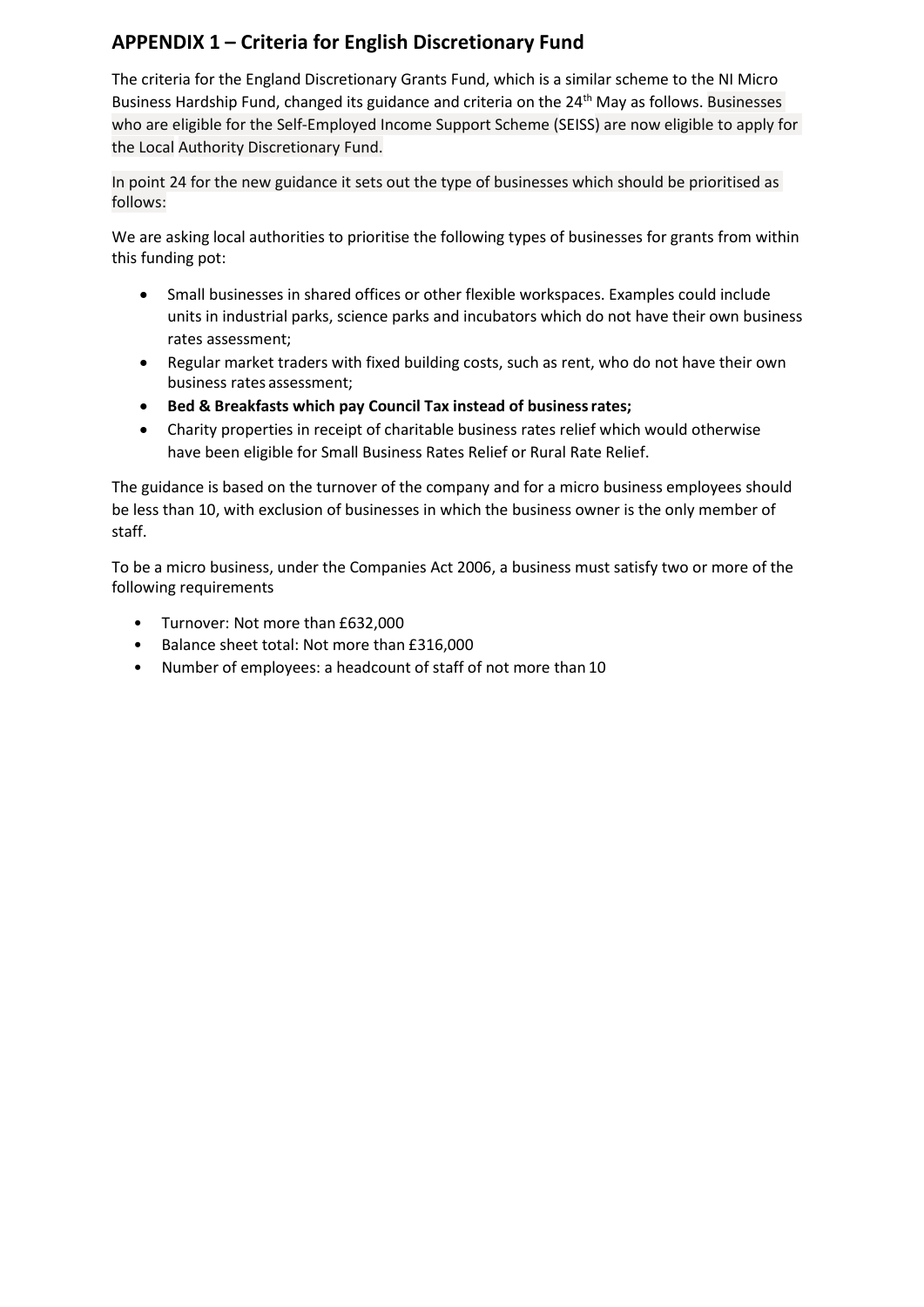# **APPENDIX 2 – General Comments from Tourism Business Owners**

These comments give you an understanding of the difficult situation tourism businesses find themselves in.

- I was wondering if you know anything about the administration of the small Business grant scheme? I applied back in April to both of the £10,000 grant schemes and have heard nothing. I have tried ringing the helpline (no individual cases will be discussed) and emailing several times now with no success. With a loss of over £ 20,000 so far in revenue for our holiday rental properties, combined with over £1500 to pay out each month in overheads I'm feeling desperate and unable to plan ahead. I cannot even apply to the hardship fund as I work the business myself and don't have employees. I am not eligible for self employment grants either! Help!!
- I have two 5 star seaview apartments that book a year in advance for high season and have a great occupation rate. I'm an Airbnb superhost and certified with Tourism NI. All my bookings have cancelled from March to Oct. I paid tax on my £18000 profits from Holiday letting yet the government has categorised holiday let income as non trading income for the purposes of the SE profits scheme. So I have recieved nothing, not even rates relief. The property rates in NI do not have an FHL section nor the tax benefits associated with FHL status so people like myself are left to drown. I'm a single motherof 3 young kids. Universal credit counts the holiday lets as assets over £16k. The system has failed my family.
- We are new to the industry and we cannot get our business up and running and be profitable. Some support would be invaluable for our fledgling business.
- It is going to have a drastic effect. We have little cash flow left by the time we paid out all remaining bills before closure. We still have to pay all utility bills at present and with no income coming in along with paying the JRS, it is hard to know how we are going to openagain.
- This has put my business under immense pressure as it is generating no income and my bank will not extend my overdraft facility as I can not guarantee proof of future income. My experience on the farm is a perfect post Covid escape but it will take funds to fully prepare for this as well as pay ongoing bills.
- We feel that the smaller establishments have been neglected . It will be very difficult to sustain momentum and meet costs with the uncertainty of the situation.
- We did get the Loan but are unable to get the grant because of our NAV. At the minute the electric is £2k per month, the insurance almost £1.5k per month and the wages of unfurloughed staff £2k PER WEEK as the insurer which has turned down the Business Interruption Claim insists the hotel is manned 24/7 ! At present we are using our overdraft but this cannot go on for much longer as we will not have the reserves to support the business if / when it gets re-opened. The Furlough scheme, deferment of VAT etc.. and rates holiday were all welcome but not sufficient to ensure long term viability in our industry.
- Extremely bad as upkeep of mortgage, bills etc are still needing sorted and investment for preparation for post covid is a concern as there is absolutely no income from this business at the moment!
- Serious problem paying fixed costs
- Took a career break from being a nurse to run my new business. 6 children at home and no income.